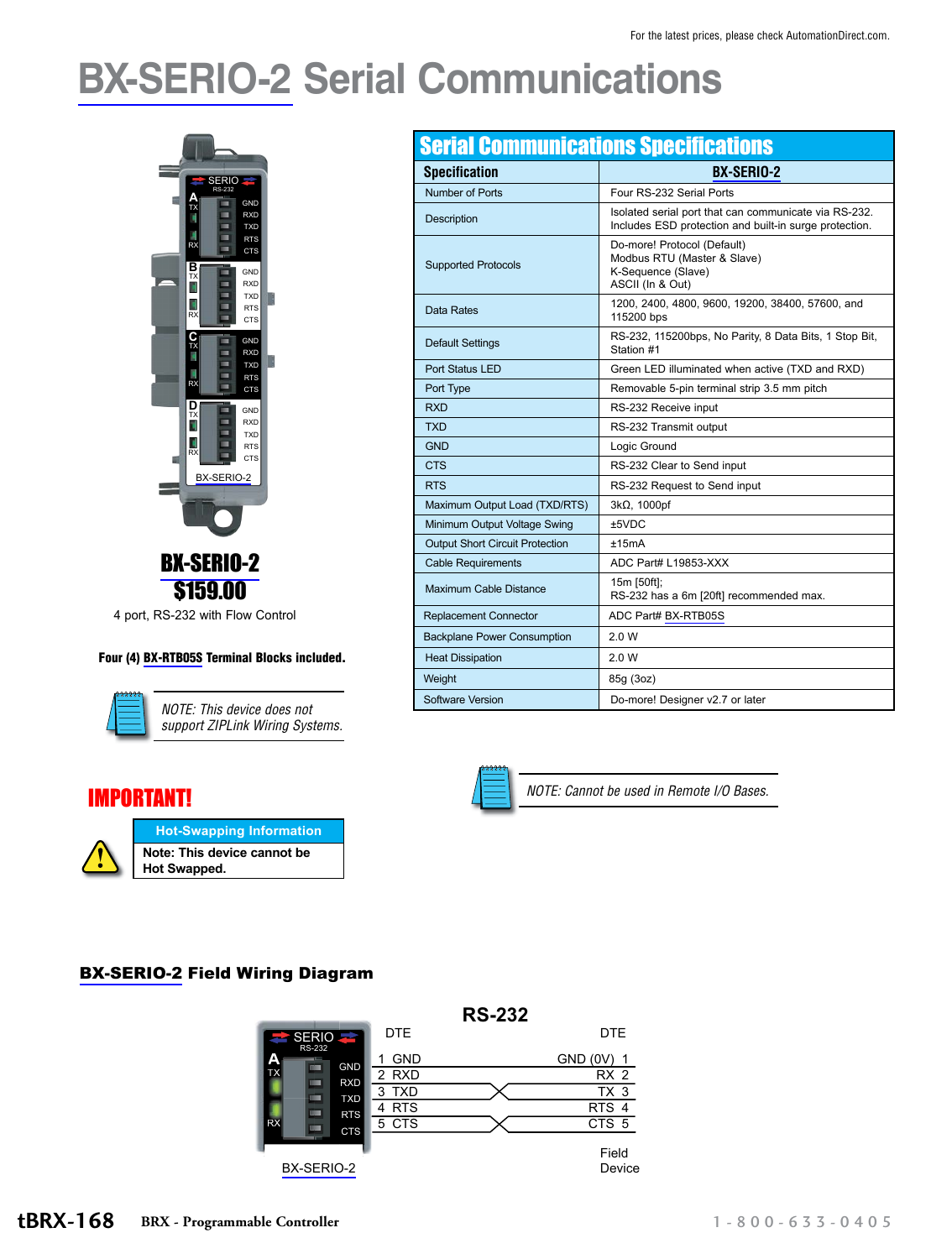## **BRX Motion Control, Communications and Specialty Expansion Modules**

#### **Overview**

One of the unique features of the BRX platform is its ability to expand its capability to fit your application solution. One of the ways the BRX platform can do this is by using expansion modules that conveniently "snap on" to the side of any BRX MPU. Once the expansion module has been snapped into place and is added to the project, it instantly adds I/O to the MPU with little to no additional setup required.

The specialty expansion modules give you the ability to add additional high-speed I/O or serial communications as needed. On the front panel of the expansion modules a color scheme and a symbol are used to denote the module type.

High-speed I/O modules have 8-point sinking/sourcing inputs and are available with 8-point sinking or sourcing outputs, all with switching frequencies up to 250kHz. The serial communications modules have 4 serial ports.

The high-speed I/O modules ship without wiring terminals. This allows you to select the termination style that best suits your application. Several wiring options are available, including screw terminal connectors and spring clamp terminal connectors. The serial communications modules ship with a terminal connector installed in each port.



**Note: This device cannot be Hot Swapped.**

### General Specifications

All BRX high-speed input/output modules and serial communications modules have the same general specifications listed in the table below.

| <b>General Specifications</b> |                                                                      |  |
|-------------------------------|----------------------------------------------------------------------|--|
| <b>Operating Temperature</b>  | 0° to 60°C (32° to 140°F)                                            |  |
| Storage Temperature           | $-20^{\circ}$ to 85 $^{\circ}$ C ( $-4^{\circ}$ to 185 $^{\circ}$ F) |  |
| Humidity                      | 5% to 95% (non-condensing)                                           |  |
| Environmental Air             | No corrosive gases permitted                                         |  |
| Vibration                     | IEC60068-2-6 (Test Fc)                                               |  |
| <b>Shock</b>                  | IEC60068-2-27 (Test Ea)                                              |  |
| <b>Enclosure Type</b>         | Open Equipment                                                       |  |
| Noise Immunity                | NEMA ICS3-304                                                        |  |
| <b>EU Directive</b>           | See the "EU Directive" topic in the BRX Help File                    |  |
| <b>Agency Approvals</b>       | UL 61010-2 File E185989, Canada and USA, CE<br>Compliant EN61131-2   |  |

### **Dimensions**





*NOTE: When removing an expansion module make sure there is room for the module to slide away from the system. Failure to do so will result in difficulty removing the module.*